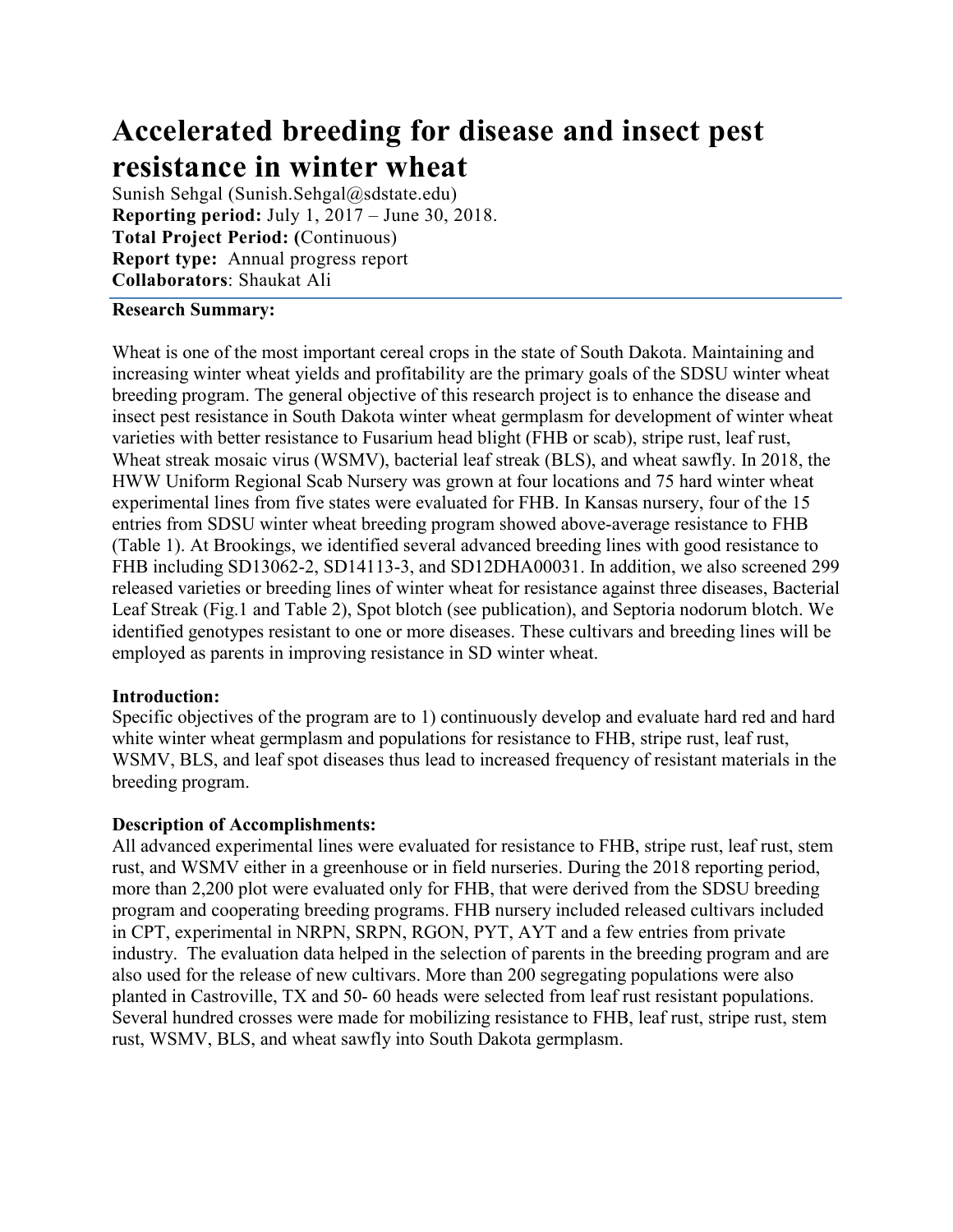### Publications:

### Acknowledgments:

This research was supported by the South Dakota Wheat Commission, USDA-USWBSI, the South Dakota Board of Regents and the National Institute of Food and Agriculture through the South Dakota Agricultural Experiment **Publications:**<br>
Ayana GT, Ali S, Sidhu JS, Gonzalez Hernandez JL, Turnipseed B and Sehgal SK (2018)<br>
Genome-wide association study for spot blotch resistance in hard winter wheat. Front. Plant<br>
Sci. 9:926. doi: 10.3389/f **Publications:**<br> **Ayana GT, Ali S, Sidhu JS, Gonzalez Hernandez JL, Turnipseed B and Sehgal SK (2018)**<br>
Genome-wide association study for spot blotch resistance in hard winter wheat. Front. Plant<br>
Sci. 9:926. doi: 10.3389

| <b>Publications:</b> |                                                                                |            |            |                |                                                                                                                   |            |            |
|----------------------|--------------------------------------------------------------------------------|------------|------------|----------------|-------------------------------------------------------------------------------------------------------------------|------------|------------|
|                      |                                                                                |            |            |                | Ayana GT, Ali S, Sidhu JS, Gonzalez Hernandez JL, Turnipseed B and Sehgal SK (2018)                               |            |            |
|                      | Sci. 9:926. doi: 10.3389/fpls.2018.00926                                       |            |            |                | Genome-wide association study for spot blotch resistance in hard winter wheat. Front. Plant                       |            |            |
|                      | <b>Acknowledgments:</b>                                                        |            |            |                |                                                                                                                   |            |            |
|                      |                                                                                |            |            |                | This research was supported by the South Dakota Wheat Commission, USDA-USWBSI, the South Dakota Board of          |            |            |
|                      |                                                                                |            |            |                | Regents and the National Institute of Food and Agriculture through the South Dakota Agricultural Experiment       |            |            |
|                      |                                                                                |            |            |                | Station at South Dakota State University. The work was conducted wholly or in-part at the Brookings Field Station |            |            |
|                      | of SDAES. We wish to acknowledge the assistance of Cody Hall and Julie Thomas. |            |            |                |                                                                                                                   |            |            |
|                      |                                                                                |            |            |                |                                                                                                                   |            |            |
|                      | Table 1. 2018 HWW Uniform Regional FHB Nursery                                 |            |            |                |                                                                                                                   |            |            |
| Entry                |                                                                                | <b>FHB</b> | <b>FDK</b> | Entry          |                                                                                                                   | <b>FHB</b> | <b>FDK</b> |
| number               | LINE ID                                                                        | Avg.       | $(\%)$     | number         | LINE ID                                                                                                           | Avg.       | $(\%)$     |
| 29                   | 17NDSU14                                                                       | 2.8        | 10.0       | 46             | Overley (Early S)                                                                                                 | 78.0       | 46.3       |
| 21                   | 17NDSU6                                                                        | 1.8        | 13.0       | 37             | MT1893                                                                                                            | 9.1        | 48.8       |
| 48                   | Emerson (MR)                                                                   | 6.7        | 15.8       | 32             | MT1793                                                                                                            | 16.1       | 48.8       |
| 30                   | 17NDSU15                                                                       | 10.1       | 16.3       | 5              | SD14338-1                                                                                                         | 19.5       | 48.8       |
| 17                   | 17NDSU2                                                                        | 10.4       | 21.5       | 43             | LCS-link                                                                                                          | 55.4       | 48.8       |
| 13                   | SD15083-2                                                                      | 17.1       | 25.0       | 44             | Long Branch                                                                                                       | 59.9       | 48.8       |
| 26                   | 17NDSU11                                                                       | 6.1        | 27.5       | 31             | Decade                                                                                                            | 17.4       | 51.3       |
| 16                   | 17NDSU1                                                                        | 16.0       | 28.8       | 24             | 17NDSU9                                                                                                           | 35.7       | 52.5       |
| 18                   | 17NDSU3                                                                        | 3.7        | 30.0       | 27             | 17NDSU12                                                                                                          | 20.2       | 53.8       |
| 28                   | 17NDSU13                                                                       | 7.0        | 30.0       | 38             | MT1492                                                                                                            | 5.3        | 55.0       |
| 35                   | MT1797                                                                         | 10.1       | 31.3       | 7              | SD12DHA01038                                                                                                      | 54.3       | 55.0       |
| 19                   | 17NDSU4                                                                        | 13.3       | 33.8       | 15             | SD16006-3                                                                                                         | 35.7       | 56.3       |
| 6                    | SD12DHA00031                                                                   | 28.5       | 33.8       | 22             | 17NDSU7                                                                                                           | 8.4        | 58.8       |
| 9                    | SD12DHA01353                                                                   | 45.0       | 35.0       | $\mathbf{1}$   | SD12DHA03282                                                                                                      | 41.5       | 60.0       |
| 34                   | MT1796                                                                         | 15.3       | 38.8       | 33             | MT1794                                                                                                            | 17.4       | 61.3       |
| 36                   | MT17103                                                                        | 11.4       | 40.0       | 4              | SD13137-1                                                                                                         | 44.1       | 62.5       |
| 25                   | 17NDSU10                                                                       | 18.1       | 40.0       | 11             | SD13DHA02641                                                                                                      | 41.0       | 65.0       |
| 20                   | 17NDSU5                                                                        | 23.1       | 41.3       | $\overline{2}$ | SD12DHA01373                                                                                                      | 41.4       | 65.0       |
|                      |                                                                                |            |            |                |                                                                                                                   |            |            |
| 8                    | SD12DHA01043                                                                   | 29.2       | 41.3       | 3              | SD13099-8                                                                                                         | 21.8       | 66.3       |
| 14                   | SD15205-1                                                                      | 29.6       | 41.3       | 40             | MT1563                                                                                                            | 32.6       | 67.5       |
| 42                   | MT51588                                                                        | 41.9       | 42.5       | 45             | Langin                                                                                                            | 52.3       | 70.0       |
| 41                   | MT1564                                                                         | 59.2       | 43.8       | 10             | SD13153-3                                                                                                         | 43.9       | 73.8       |
| 12                   | SD15009-1                                                                      | 30.3       | 44.5       | 47             | Flourish (Late S)                                                                                                 | 57.8       | 78.8       |
| 39                   | MTF1435                                                                        | 5.5        | 46.3       |                | Average                                                                                                           | 26.8       | 45.0       |
| 23                   | 17NDSU8                                                                        | 36.4       | 46.3       |                | LSD $(P=0.05)$                                                                                                    | 9.6        | 23.9       |

| Table 1. 2018 HWW Uniform Regional FHB Nursery |  |  |
|------------------------------------------------|--|--|
|                                                |  |  |